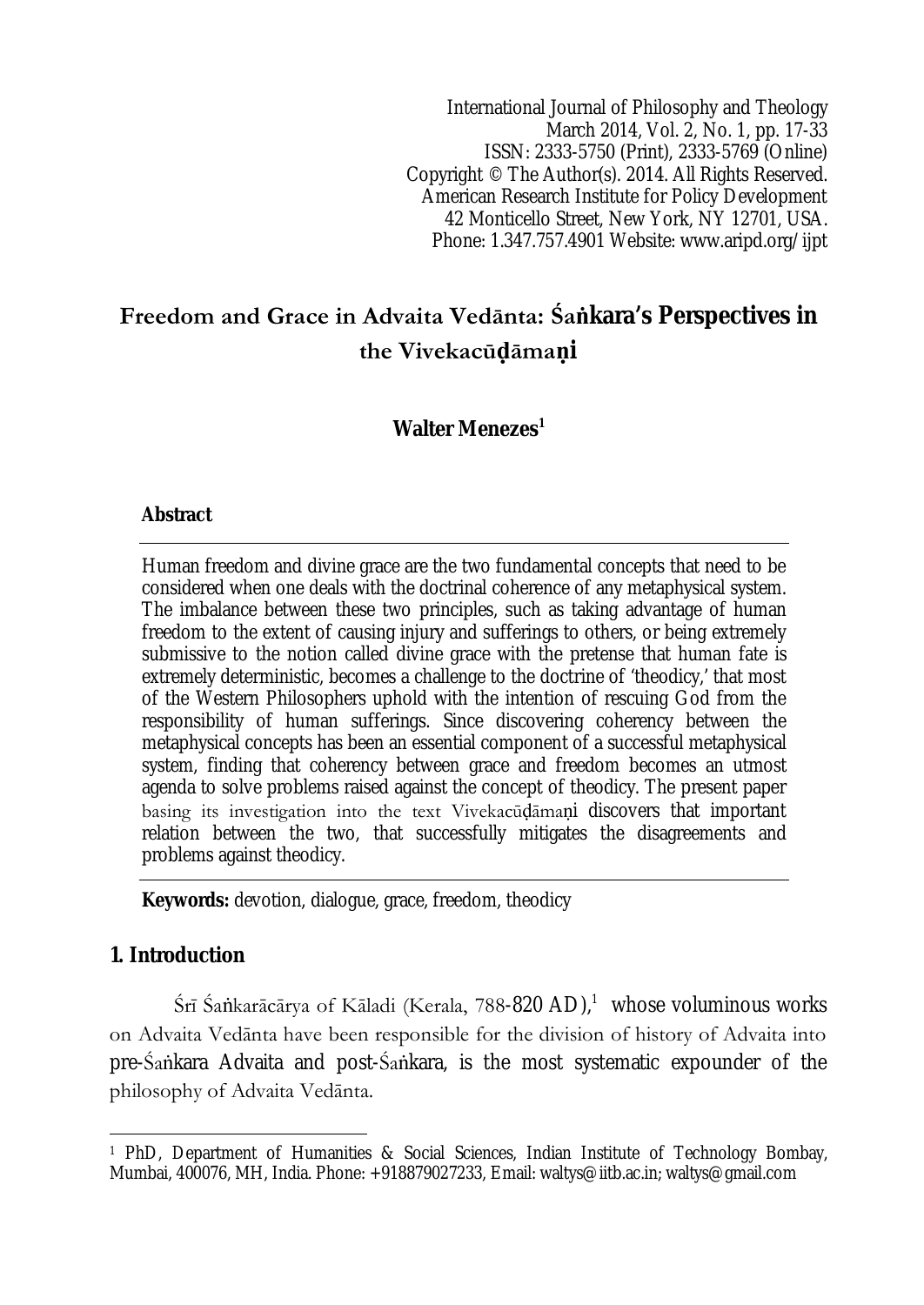The Vivekacūḍāmaṇi (VC), literally translated as the 'Crown Jewel of Discrimination' is a minor<sup>2</sup> philosophical treatise ascribed to Śankara. The entire text expounds the fundamental philosophical concepts of Advaita Vedānta (AV) through a dialogical method between a guru (preceptor) and śiṣya (pupil) and accentuates the importance of 'viveka' (discrimination) in the nondual realisation. The text attempts to justify the human fraility and the metaphysical dissatisfaction experienced in the empirical order, and points out the ncecssity of viveka (discrimination) to rescue oneself from the fraility of empirical order. The task undertaken in this paper is to bringout its (VC) far-reaching implications of divine grace and its nexus to human freedom from the perspective of Advaita metaphysics. This objective is achieved by undertaking a critical study of various verses of VC that deal with the notions of śraddha (faith), bhakti (devotion), anugraha (grace) and mukti (freedom), and appropriating their objective to the fundamental metaphysical structure of AV as nonbinding and indeterministic of human goal.

#### **2. The Title 'Vivekacūḍāmaṇi'**

The title of the text 'Vivekacūḍāmaṇi' is compouned by three words of Sanskrit, namely, 'viveka,' 'cūḍā,' and 'maṇi,' implying 'discrimination,' 'crown (crest)' 'and 'jewel,' respectively. Whereas the subject matter of this text is Brahman, the method of discrimination (viveka) employed in this text is of paramount importance as it allows the title "Vivekacūḍāmaṇi" (Crown Jewel of Discrimination) the following three fold interpretations.

Firstly, the title viveka-cūḍā-maṇi gives importance to the text itself. The text as a whole points out that due to its method of viveka this text is 'a highest Jewel' among all prakarana-granthas.<sup>3</sup> The superlative degree in the title implies that apart from the inviolability of method (discrimination), the subject matter of the method in the text is 'Brahman,' the highest reality. In this way, the title, 'Crown Jewel of Discrimination,' being an apt description of what the text VC promises, stands as an open invitation to all seekers of truth.

Moreover, the importance of this text lies in its ability to deal with the problems regarding theory and practice in Śaṅkara's earlier writings.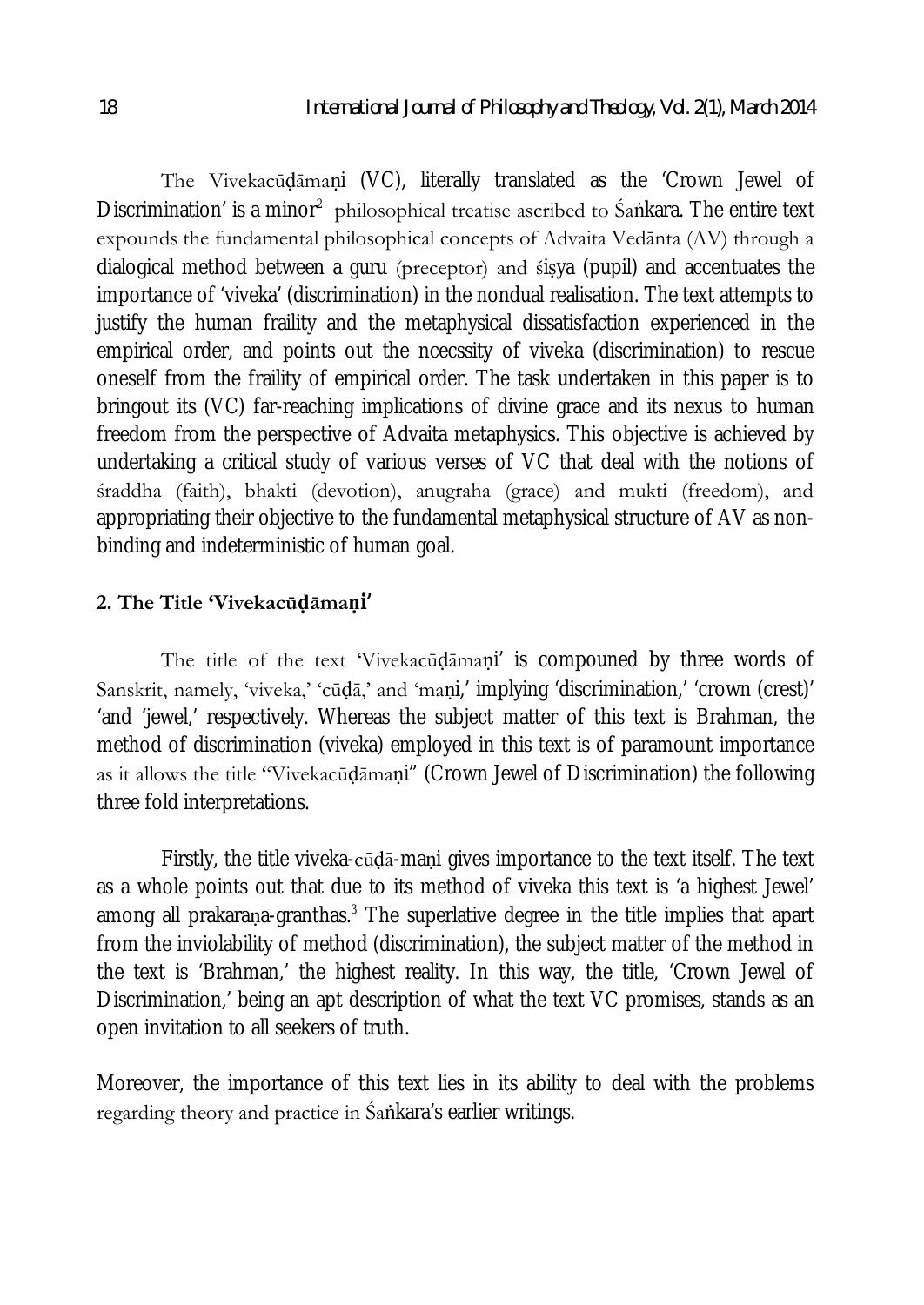Secondly, title viveka-cūḍā-maṇi gives importance to its subject matter, the Brahman. Brahman as the highest reality of upanisads, in VC, is declared to be 'the highest Jewel' attainable via discrimination (viveka). The auspicious nature of Brahman is characterised by the joint term cūḍāmaṇi. The term cūḍā denotes to two important places of human body, namely 'heart' and 'mind.' Thus cūḍāmaṇi is the centre of a diadem of a jewel hanging around the neck, which is shining on the chest, above the heart, or the centre of a diadem of the Crown placed on the head, that remains resplendent from the rest as the highest Crown. Since the search for this resplendent Brahman is the primary goal of upaniṣads, the text gives importance to 'the resplendent Brahman as the highest Crown' in this text.

Thirdly, the text gives importance to its method 'viveka.' The second term 'cūḍā,' in viveka-cūḍā-maṇi translated as 'Crown,' would imply the act of discrimination (viveka) as the summit, indicating the specific method of discrimination (viveka) shown in VC is the most sublime among all other methods of discrimination. This is because the term 'viveka' employed in this text is in relation to attaining the Real, the Supreme Brahman (Sat) by distinguishing from the unreal (asat), which is the primary goal of AV. Moreover the method of 'viveka' qualifies its subject matter 'maṇi,' because 'maṇi' in question (Brahman) regains (realises) its originality or original shine only due to the function of 'viveka' suggesting that despite the fact that the capacity to shine is inherent in the Jewel in question (Brahman), the luminosity is invisible (ineffective) to the seeker. The title relates this luminosity of 'Brahman' to the 'heart' and 'mind' suggesting the significance of association between the doctrine and practice in the process of discrimination of Real (Sat) from the unreal (asat). That means the text implies that Brahman, as the highest order of wisdom is not a matter of divine providence (intervention) in one sense, while one can deduce that the oppertunity of discrimination is a divine intervention, that does not bind one's human freedom. In this sense, it is implied that the notions of śraddha, bhakti and anugraha gain their meaningful place only in the context of 'viveka.' Thus in referring to the coordination of 'heart' and 'mind' as an important component of 'viveka' the text indirectly points out to the insignificance of rest of the mathods that do not advocate reading of śruti and their praxis, and subordinates them to "Crown method of Discrimination."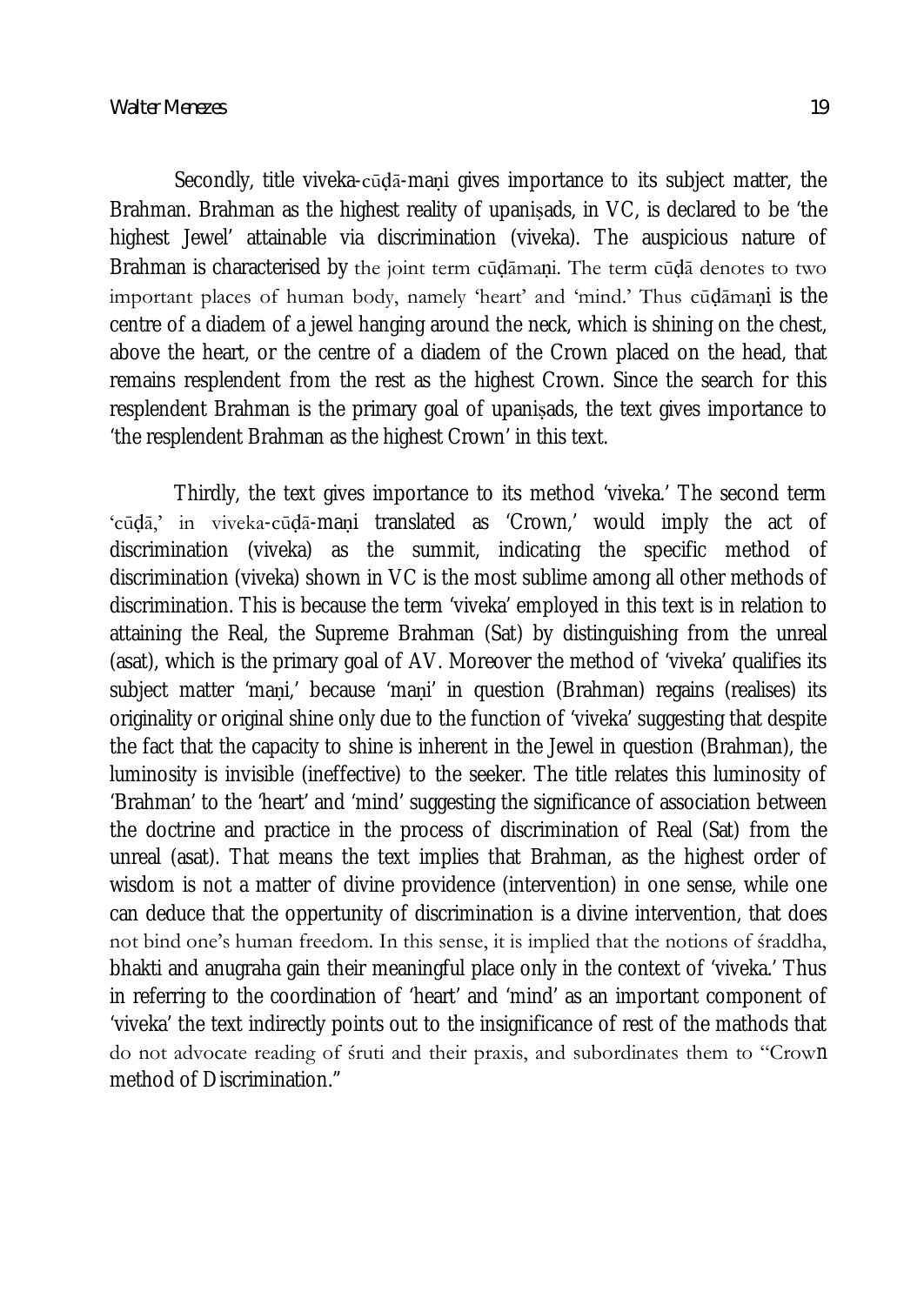Since the 'viveka' of Advaita philosophy is the only means that leads to the realisation of the highest crown, the notion of grace (anugraha) taken in isolation does not have any liberative value. This implies that the notion of divine grace in VC needs to be understood in a different sense than the popular notion of receiving some favours from God in a real time. The thrust of the title 'Vivekacūḍāmaṇi' also entails that practicing the method of self-realisation and realising it is more important than any external aid, namely, divine grace, or mere textual and intellectual knowledge of Brahman.

### **3. The Religious Significance in Vivekacūḍāmaṇi**

The disciplines of philosophy and religion are closely associated in the Indian tradition than many other traditions. Consequently, many of its adherents accept AV as a religion.<sup>4</sup> However it should be noted that, "the very word 'religion' being Western in origin, when applied to the Indian context, prejudges the issue. The entire attempt to impose the Western concept of 'religion' over Vedic thought is a mistake."<sup>5</sup> The Western concept of 'religion' distorts the significance of the Vedic hymns, the Vedic deities, and the entire world that articulates a certain relationship between human beings, nature, and the celestian beings in poetic forms. Moreover the common sense view on religious experience presupposes that experience is dualistic in nature as it implies a subject who experiences the objective world. But the Advaitic notion of experience in general and that VC in particular, contradicts the commonsense view on experience. This is because, the Advaitic experience is the realisation of one's true self, which already 'exists as the fruit in the palm of one's hand'<sup>6</sup> as the nondual and subject-objectless reality. Therefore the religious significance of VC consists not in adoring a God in the Western sense of the word, but merely an endorsement for spiritual disciplines (sādhana) which are so rich with a sound philosophical method that are aimed at facilitating the realisation of one's own nondual Self. Hence in VC, and AV in general, the concept of religion can be replaced with or subordinated to an appropriate concept that complementary to the method of 'viveka,' namely, spirituality.

In the context of approriating its religious significance to the spirituality, and adhering to the basic metaphysics of AV as nondual reality, the act of 'worship' of guru in the first verse of VC can be construed as merely a means of recognising the Ultimate Reality in the teacher himself, and the devotion (śraddha) becomes an intense attempt by the seeker to recognise the reality of one's own Self.<sup>7</sup>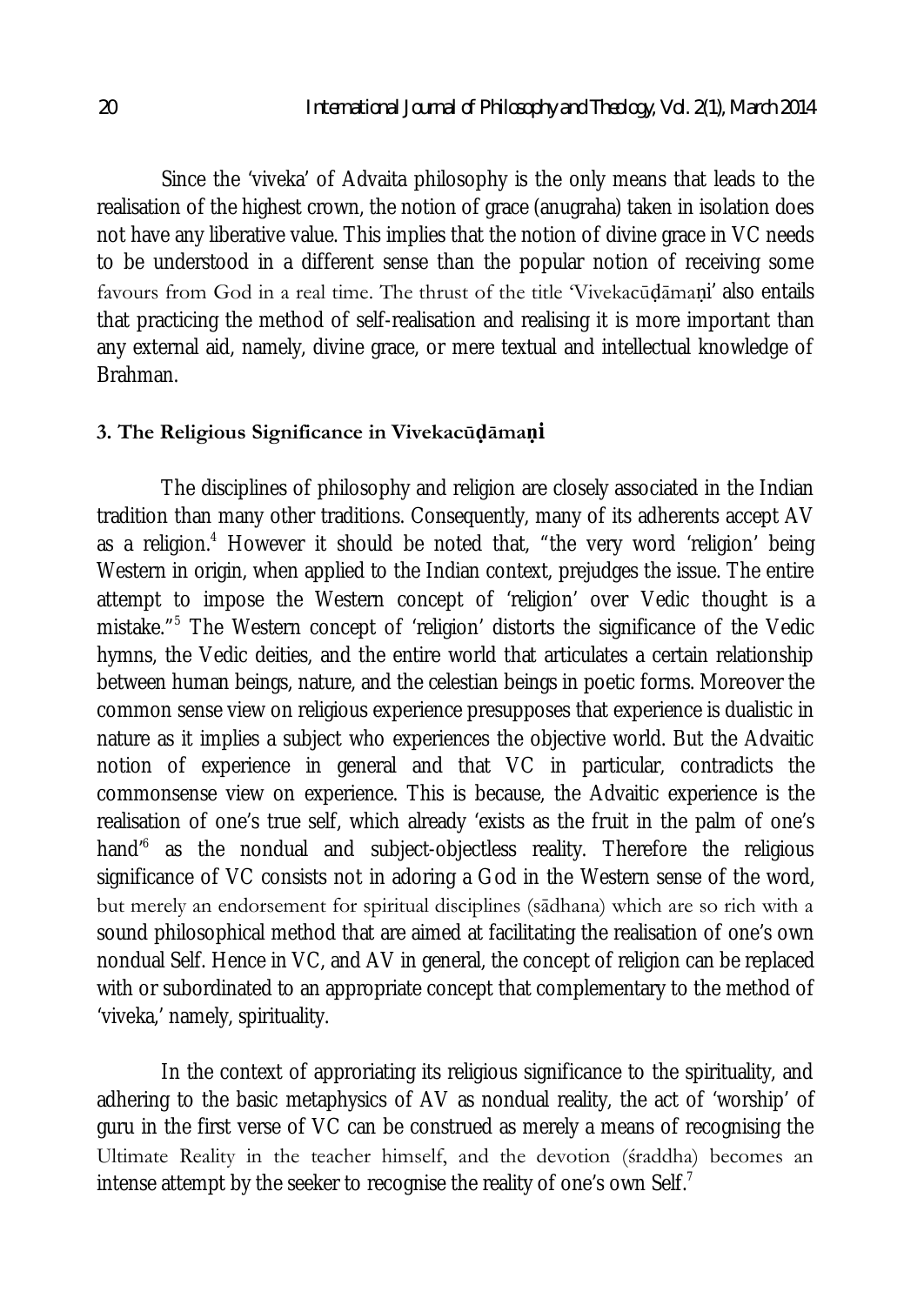This is obvious in the introductory verse of VC, wherein Sankara prostrates before the guru expressing one's reverence to Brahman. The absolutist respect is given to the teacher because, he alone bears the true knowledge of Brahman, and is capable of imparting that true knowledge to the seeker. Thus devotion here is merely an homage paid to the guru, recognising his excellence. Hence, from the perspective of the realised this devotion (to God) becomes merely a provisional posit, whereas for the ignorant (persons of ordinary intelligence) it is a means to concentrate their mind to the higher truths.

## 3.1 The Notion of Śraddhā (Faith)

The notion of śraddhā (faith) in VC consists of an affective facet and a cognitive facet. The affective trait of śraddhā involves devotion, piety, affection, and love towards guru and what the  $\frac{1}{2}$  (scripture) instructs.<sup>8</sup> The affective facet of śraddha is marked by the personalistic devotion towards the Brahman. This affective facet of faith makes the seeker to intensely desire his goal. But the verse 6 of the text says: " Let people quote the scriptures and sacrifice to the gods, let them perform rituals and worship the deities, but there is no liberation without the realisation of one's identity with the  $\bar{A}$ tman..."<sup>9</sup> The text makes distinction between quoting scriptures and performing sacrifices without realisation of one's self.

Works themselves cannot cause liberation, for it can be achieved only by renunciation and discrimination.<sup>10</sup> The affective facet of straddha leads to the personalistic attributes such as devotion (bhakti), piety, love and obedience which only signifies the intense desire of the seeker to attain liberation. Therefore, in VC, the affective facet of śraddha gives a derivative meaning to God. As far as AV is concerned, the conception of God is imperfect, and Iśvara (God) is only for the sake of the devotees and for worship (kevalam upāsanārtham)."<sup>11</sup> The real meaning of śraddha in VC is: "Acceptance by firm judgement as true of what the scriptures and Guru instruct, is called śraddha or faith, by means of which Reality is perceived."<sup>12</sup>

Here it should be noted that acceptance does not amount to blind acceptance, but acceptance through the careful reasoning and analysis of the content of the śruti that leads to the conviction of the truth, which is attainable one-minded concentration of the reality.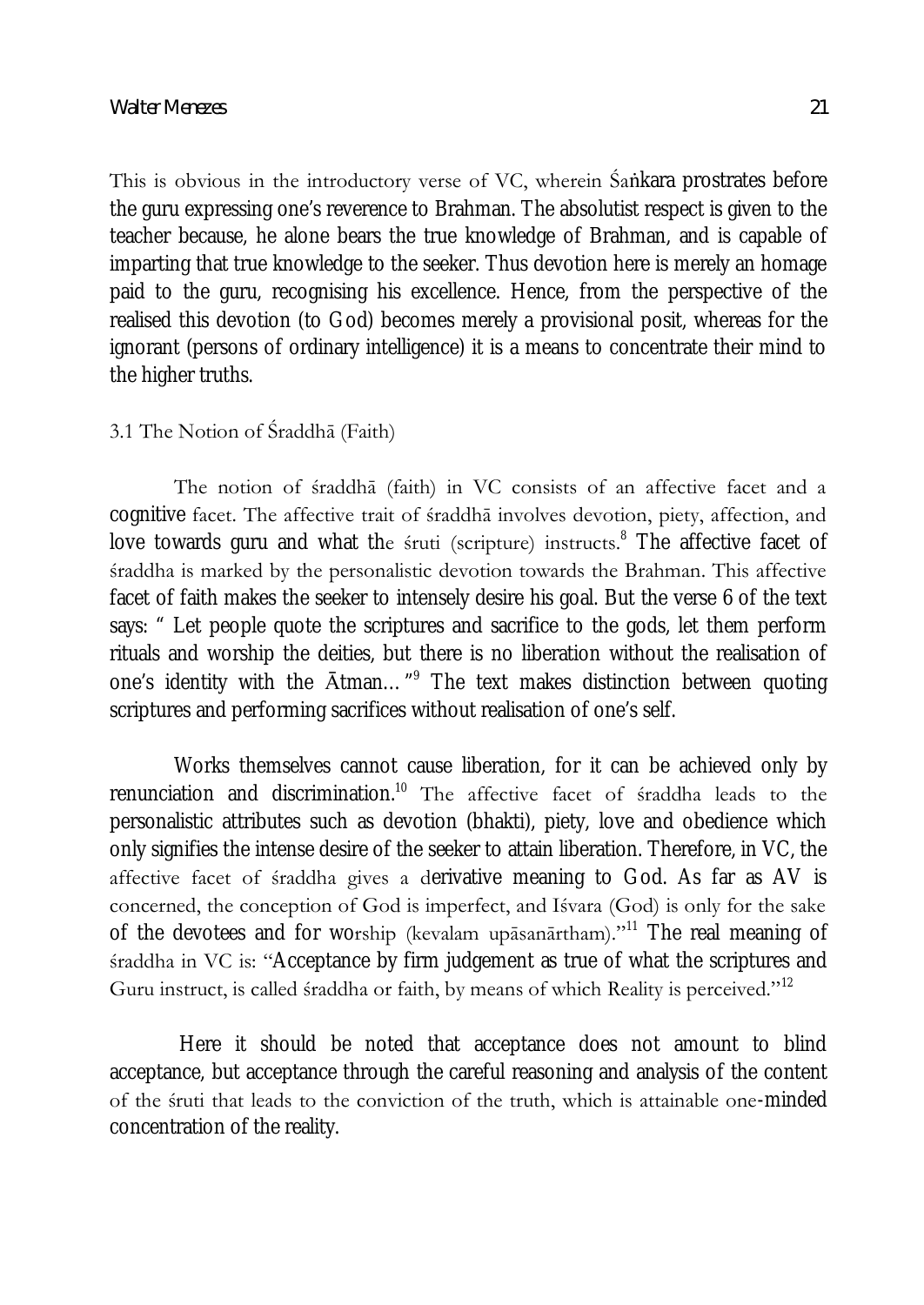Accordingly, it can be conluded that in VC, Śaṅkara does not put forth the notion of God and therefore the religious context is limited to employing certain religious obeisance such as the act of prostration, salutation, reverence to the guru and obedience to the tradition. Given the general subject matter of the text, and considering the import of Advaita, Śaṅkara's addressing guru Govinda implies that he was addressing earthly guru. For it is extremely unlikely that a genius thinker of his nature would uphold the notion of God (heavenly guru), when he knows that there exists none other than once own self. Accordingly, one can conclude that the affective facets of śraddha is the means to approach the personalistic God (aparā Brahman), which is an imperfect representation of Śaṅkara's nondualistic reality known as parā Brahman.

The cognitive aspect of faith involves in finding the object of faith through a process of knowing which includes attention, perception, memory, reasoning, judgement, imagining, thinking, and speech.<sup>13</sup> The Knowledge of Brahman is the central theme as far as AV is concerned, for by knowing the Brahman one becomes Brahman Itself (brahmaveda brahmaivabhavati).<sup>14</sup> The central theme of VC is the transcendental, impersonal knowledge of the nondual Brahman realised in highest knowledge and not the realisation in bhakti.<sup>15</sup> Therefore in VC defines bhakti as "seeking after one's real nature."<sup>16</sup> In VC, this realisation is a progressive attempt of the individual self to free itself from the meshes of body and senses, and experience itself in the transcendental realm.<sup>17</sup> The logical analysis in the text the reveals nondual character, explaining the individual self ( $j\bar{v}$ a) as really the Supreme Self ( $\bar{A}$ tman). In order to achieve this nondual knowledge of Brahman, VC describes a fruitful discussion of the śiṣya with the guru, that leads to the discrimination of the Real (Sat) from the unreal (asat).<sup>18</sup> The text brings to light in a cogent manner the nature of Brahman and the experiential realisation of that nonduality (Brahman).<sup>19</sup> Hence the cognitive facet of śraddha in VC demands the complete Self-knowledge attainable through the method of discrimination (viveka).

The affective facets and cognitive facets of śraddha in VC are not to be considered as two separate watertight compartments. In VC, the initial devotion towards guru and of what the śruti instructs is a means to accept by firm judgement the teachings of śruti. Therefore the real import of devotion in VC is its cognitive facet, which 'seeking after one's real nature<sup> $20$ </sup> or the 'inquiry into the truth of one's own self.<sup>,21</sup> Hence, the affective facet is merely an phase that leads to the cognitive facet of śraddha, culiminating into the ultimate nondual realisation of Brahman.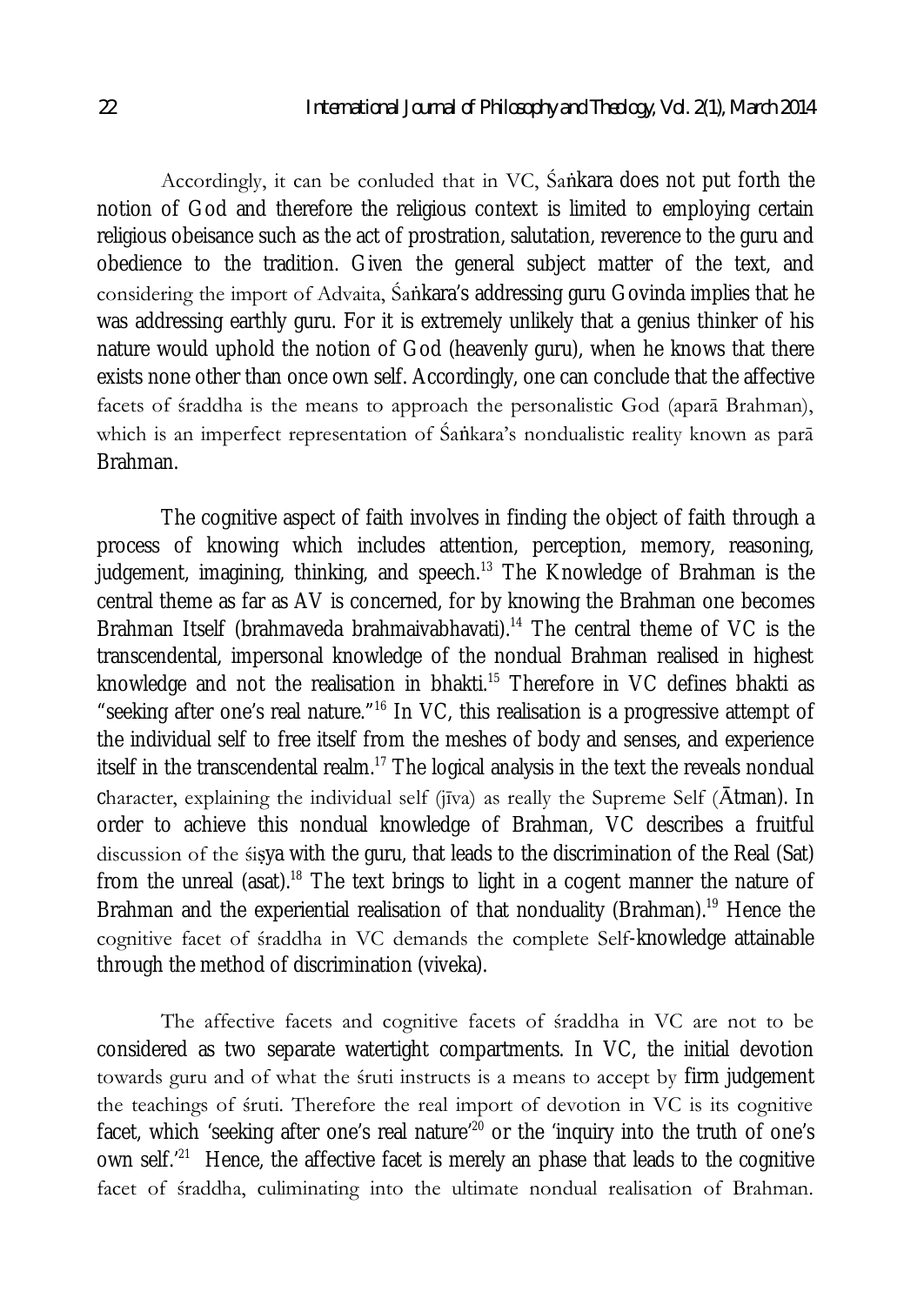However in the absence of a real God, save a provisional posit, one requires to determine the exact relation between śraddha and divine grace (anugraha). 3. 2 The Notion of Anugraha (Grace)

The religious teaching by and large consider that religious faith opens up the possibility of divine grace. The catholic teachings on grace ensure that works are important requirements for the gift of divine gift.<sup>22</sup> The protestants proposed the doctrine of sola fide-sola gratia, by which Martin Luther upheld that faith alone even without works a man can be saved, i.e., divine grace can be achieved.<sup>23</sup> The concept of grace in VC requires special attention and needs to be treated carefully. The grace in VC is neither attainable by faith nor works, and it does not consist in accepting certain favours from God. The third verse of VC defines grace to certain very basic aspects of life namely, human birth or gift of human life, an intense longing for liberation and the providence of a teacher. $^{24}$ 

At this juncture one can question the authenticity of this interpretation, as AV speaks of human birth is caused due to avidyā. Therefore equating human birth with divine grace seems to be a problematic claim. However there is an important way in which this problem needed to be solved. AV upholds that human birth is the result of bondage to the illusory avidyā. This is a legitimate claim. But the doctrine of law of karma, despite the contrary claim, teaches that the human birth is still a result of divine grace because the human body is not a natural selection of the individual self to realise the fruits of one's actions. The doctrine of law of karma in Bṛhdāraṇyaka Upanṣad Bhāṣya (BṛUB) declares that the individual self in the transmigratory state due to its vāsanas (residue elements) and upādhis (adjuncts) clings to many type of bodies (an appropriate body) in a manner in which a leech moving on a blade of grass reaches its end, and takes hold of another. What is important to note here is that, though the past actions of the individual self (jīva) determine the kind of body required, the most demeritorious individual self (jīva) assumes the form of warms, mosquitoes etc., and the lesser meritorious jīva takes the form animals, while only that jīva who balances with good acts and bad acts assumes birth in the human body. $25$  Hence the ultimate realisation cannot be possible when living under the instrumentality of lower forms of beings. Therefore the upaniṣads declare that realisation is rarest a gift, made possible only through the human birth. In addition to it should be born in mind that the human person is gifted with sharp intellect and decision making power.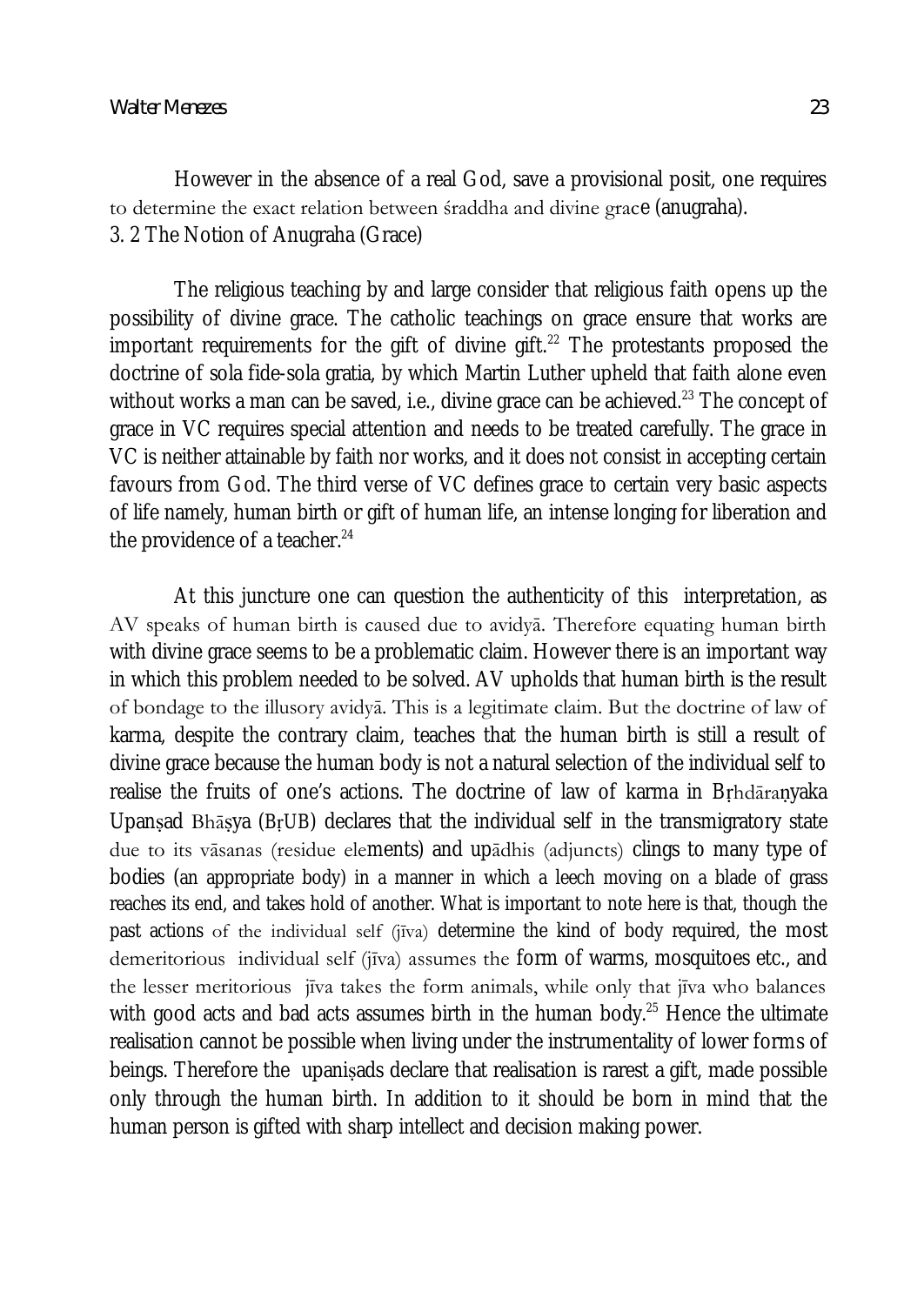Human being is responsible for his choices, as it is gifted with immense amount of freedom, so as to choose the right path, either to ultimate realisation, or to choose to be born again in any form, human or lower forms, in accordance with the merits of one's actions. Hence the notion of divine grace in this sense does not determine human choices, neither do they influence one's actions, but allows acts according to one's choice despite having known the consequences of one's actions. Yet one should reiterate that though human actions are not predetermined by the presence of divine grace, the realisation one's true self is possible only because the human birth has been made possible in the series of events of realisation of the merits of actions from lower animals to higher, culminating in the human birth, which is not chosen, but was prior to one's human choices. Hence the verse 3 of VC points out divine grace as very foundational to human person and exists in the form of human birth along with longing for liberation and the protective care of guru.

The text VC places enoromous emphasis over the male brāhmins as most deserving candidates for the ultimate realisation. VC says that those who neglect such grace are committing an irrevocable mistake, just as one travelling over the back of the crocodile, mistaking it for a wooden log.<sup>26</sup> While solving the apparent gender issue is not in the scope of this article, one can take recourse to certain popular interpretations that give due considerations to the interpretation of phrase 'male brahmin.' Some of the Advaitiic scholars defend this interpretation by saying that the meaning of the phrase do not point out to the male brahmin exclusively, but to certain basic human characters namely, 'virility', 'manliness' and 'strength of character,' which denote every persons, irrespective of one's gende specificities, who are bold and intelligent in their decisions. This interpretation seems to be very useful considering the historical situation in which this text was written, and looking at the example of some great women of the upaniṣads who actively participated in the dialogues and discussions on the subject it seems to be a legitimate interpretation. Thus though human birth is a grace that is availed, one needs to show some amount of strength of character, discipline and courage. Similarly longing for liberation and striving to find an appropriate guru, would be part of that courage, whereas availability of them would be something that one cannot have control of. Hence taking into consideration the reasons and arguments posed above one can conclude that divine grace (anugraha) is made available to everyone, irrespective of one's gender, caste and creed, the objective of which is the ultimate realisation, yet all have a choice either to accept this calling or to continue in bondage of ignorance.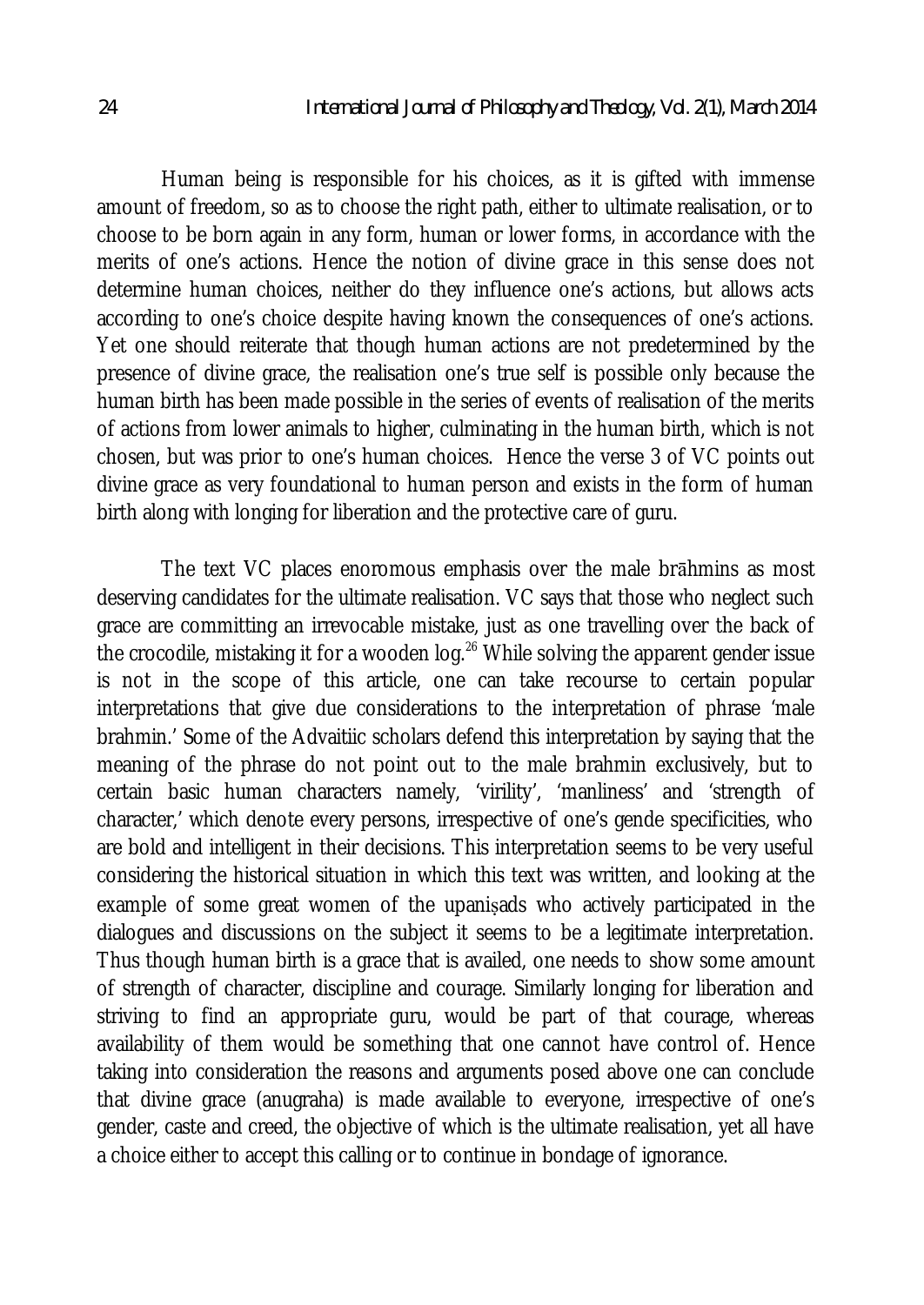However the question regarding why in VC the gender issue is emphasised needs to be answered by an historian, and not in the scope of this article. $^{27}$ 

# **4. The Dialogical Method**

The methods employed in the text and the nexus of these methods to the ultimate goal in VC determines in what sense the divine grace is a divine gift. The text VC is written in a dialogical form between the guru (preceptor) and the śiṣya (seeker). In VC, dialogue is a tool to explore or indicate various dimensions of its religious aspects, and hence it is of paramount importance for the ultimate realisation. The method of dialogue in VC entails that divine intervention has no place without the knowledge of human person. The divine intervention can take place only when one reaches the perfect nondual realisation. Therefore divine intervention is not a doctrine that determines human freedom, but an event of gaining complete awareness of Brahman.

The dialogical method in VC consists of three components, namely, guru,  $sisya$  and instruction.<sup>28</sup> The dialogical method ensures mutual respect and relation between its components, that becomes a crucial parameter to understand the dimension of each one, that in turn leads to the knowledge of ultimate realisation. The devotion of śiṣya to the authoritative verbal testimony is the first phase of dialogical method, and it is of paramount importance to the entire religious enterprise. This consists in reading the text devotedly, and listening attentively to what the guru instructs. The opening verse of VC exemplifies the necessity of this attitude of śiṣya in the acts of his devotion and prostration to śruti, guru, and the tradition. The primary purport of śruti is to introduce the knowledge of Brahman. The reading of śruti in itself does not amount to realisation, for it gives merely an idea of reality, and not the experience of reality. This limitation is accounted in the following verse: "Let people quote the scriptures and sacrifice to the gods, let them perform rituals and worship the deities, but there is no liberation without the realization of one's identity with  $\bar{A}$ tman."<sup>29</sup> It points out to the emptiness and the limitations of śruti when it says: "Loud speech consisting of shower of words, the skill in expounding the scriptures, and likewise erudition-these merely bring on a little personal enjoyment to the scholar, but are no good for liberation."<sup>30</sup>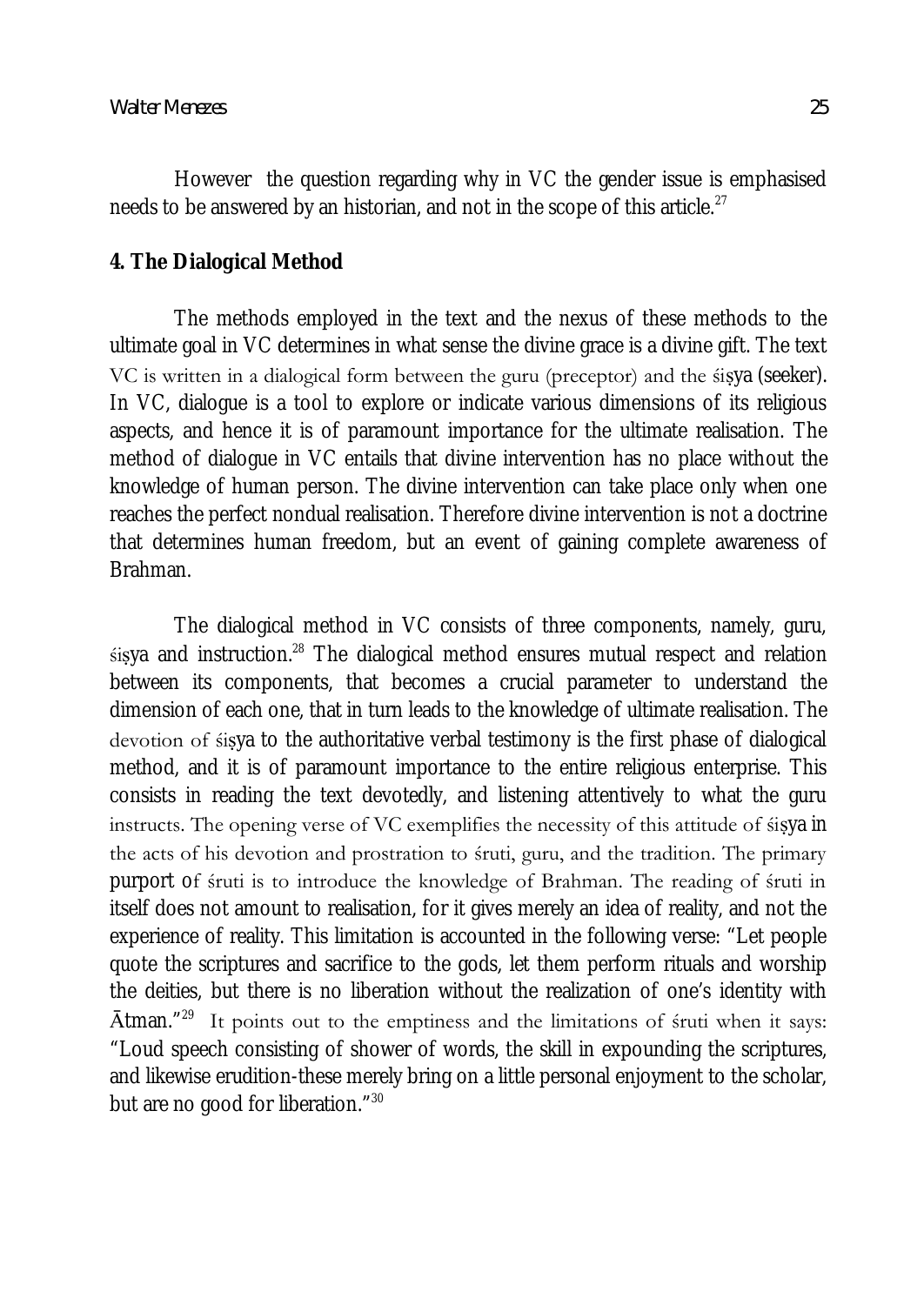Mere reading of scriptures gives only relative knowledge about the Brahman. Further VC: 59 says, "The study of Scripture is useless so long as the highest Truth is unknown, and it is equally useless when the highest  $T$ ruth has already been known." $^{31}$ The first part of this verse conveys the inability of śruti text alone in bringing the knowledge of Brahman, and it is ineffective without the knowledge of the reality. Hence the knowing of the reality does not proceed from śruti is thereby clarified. Śruti might introduce the reality, but there is something more to know the reality. One of the authors rightly comments that, though the Brahman is extra textual reality, yet, Brahman is only textually accessible for the readers. $32$  Brahman is not the reality in śruti, for śruti cannot contain It.

The second part of the verse in VC validates the claim that śruti in itself can only introduce Brahman, but it cannot reveal the Brahman. It is useless when the real Brahman is known. Thus the present study considers that śruti is transcended due to its inability to reveal Brahman completely, as it can only indicate the knowledge of Brahman. This view is further supported by the following verse of VC: "For one who is bitten by the serpent of ignorance, the only remedy is the knowledge of Brahman, of what avail are the Vedas and (other) scriptures, mantras (sacred formulae) and medicines to such a one?"<sup>33</sup> Though this phrase does not deny the use of śruti and mantras in realisation, it is not content with them, because despite its reference to imperceptible transcendent entities, it only remains at the level of relative knowledge.<sup>34</sup> Even in BṛU also Śaṅkara considers an objection, which says that hearing śruti does not result in liberation, and it is only with the addition of injunction that liberation is attained: "The Self is to be heard, to be considered, to be reflected upon."<sup>35</sup> The consideration and reflection have to follow the hearing, and śruti can be admitted as a means of knowing Brahman only in so far as it is connected with its import.<sup>36</sup>

The second phase of dialogical method is reasoning upon what is heard from śruti and the teachings of guru. This process consists in reflecting in oneself what is contrary to the instructions of śruti, and clarifying it through a dialogical discussion with the guru. This clarification brings about the conviction of the truth of the textual knowledge. "Through the devotion to right discrimination he will climb to the height of union with Brahman."<sup>37</sup> Reading of śruti and acceptance of it by firm conviction implies that śiṣya is set to view the reality of the world differently from what he sees. $^{38}$ There is a constant effort to discriminate between the apparent and the Real.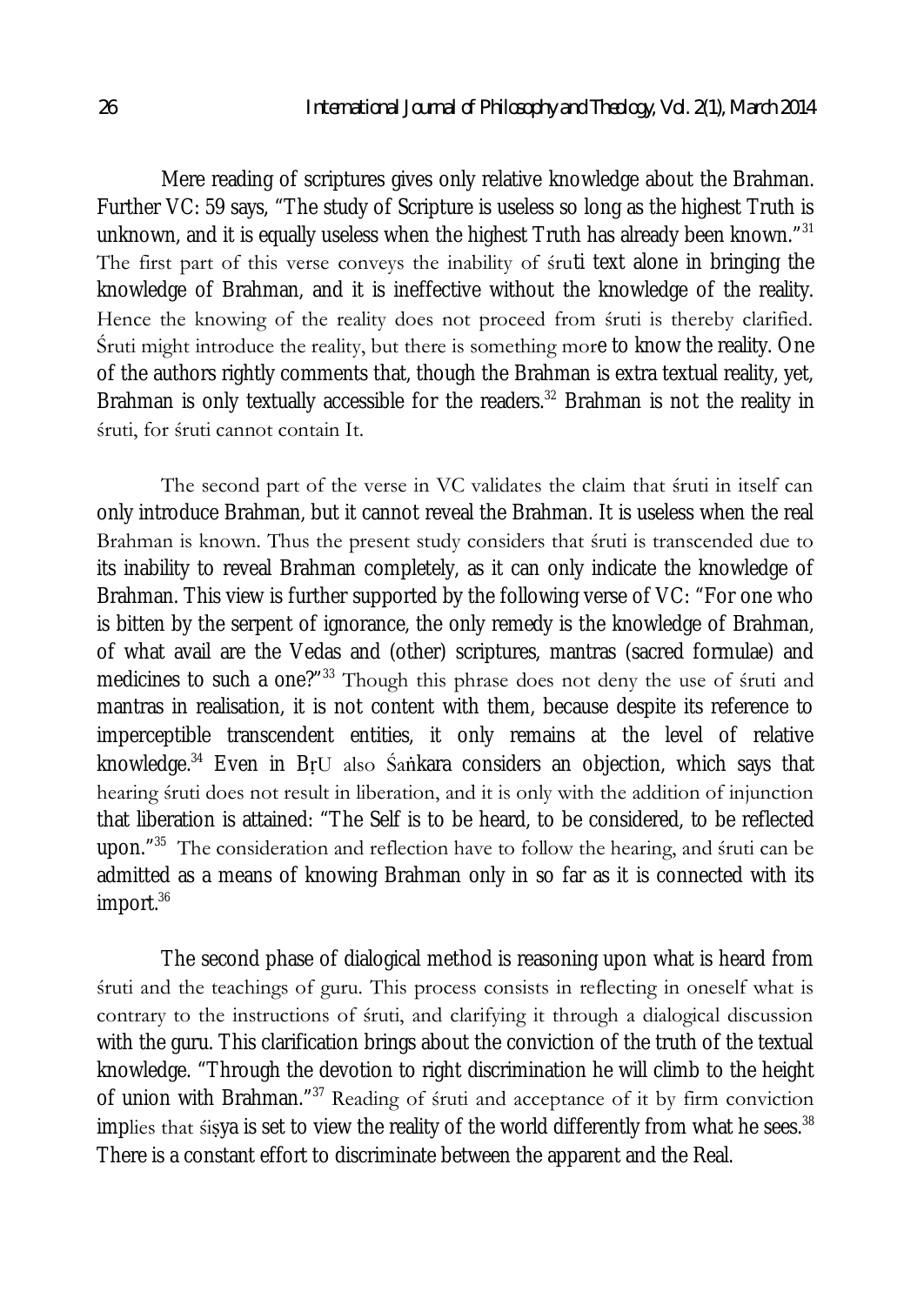The seeker attempts sees the reality trans-empirically, employing his reason to the fullest human capabilities.

The third phase of dialogical method consists in meditation-in-absorbed concentration (nididhyāsana) over the insight that is achieved due to the reasoning over the textual knowledge of śruti. According to VC, the constant meditation-inabsorbed concentration brings about the intuition of Brahman, or the insight into the nature of the reality. In order to define what is intuition one may have to articulate it in this manner: Intuition,<sup>39</sup> so to say, is a faculty of a comprehensive vision of reality that reason, logic, and language alone cannot provide with. It is construing entire reality in its wholeness, and rejecting every fragmentariness of the reality. If the reality is infinite, then it can be viewed as an infinite whole only by means of intuition. Intuition is supra-rational in nature, for according to VC systematic reasoning culminates into intuition as the final proof. $40$  Though intuition follows the reasoned enquiry, it is beyond cause and effect relation, and therefore it is not the effect of a reasoned enquiry. Thus though reading of śruti, reasoning and meditation-inabsorbed concentration are essential for gaining the knowledge of Brahman, intuition in itself is beyond the sum total of all the three. Dialogical method in itself is not adequate to gain the insight into the nature of the reality. It is in this sense that one can uphold the notion of divine grace.

Intuition in VC is a trans-empirical enterprise. In VC, the intuitive knowledge (anubhava) is gained as the result of the analysis of śruti (comprising all the injunctions) $41$  assisted by the repetitive instruction of guru on, a group of sentences that belong to the genre of "That, thou art."<sup>42</sup> From the vyāvahārika perspective, this intuitive knowledge of nonduality gained through the realisation (discerning knowledge) of upadeśa vākya, "That, thou art," is the pinnacle of all knowledge. This insight of Brahman through the successive meditation-in-absorbed concentration transformes the seeker into the ultimate realisation, which is expressed in the great saying, "aham brahmāsmi." This transformation is not a divine grace, but the realisation of divine itself. Therefore "aham brahmāsmi" is a step further to tat-tvamasi, which is merely a divine grace. Certainly perfect realisation is much more than mere divine grace, for divine grace necessarily presupposes some duality, whereas in perfect realisation there is none. If human birth were a divine grace, bestowed along with free human choices (freedom), is perfect realisation which is beyond all desires for human freedom equivalent to perfect freedom?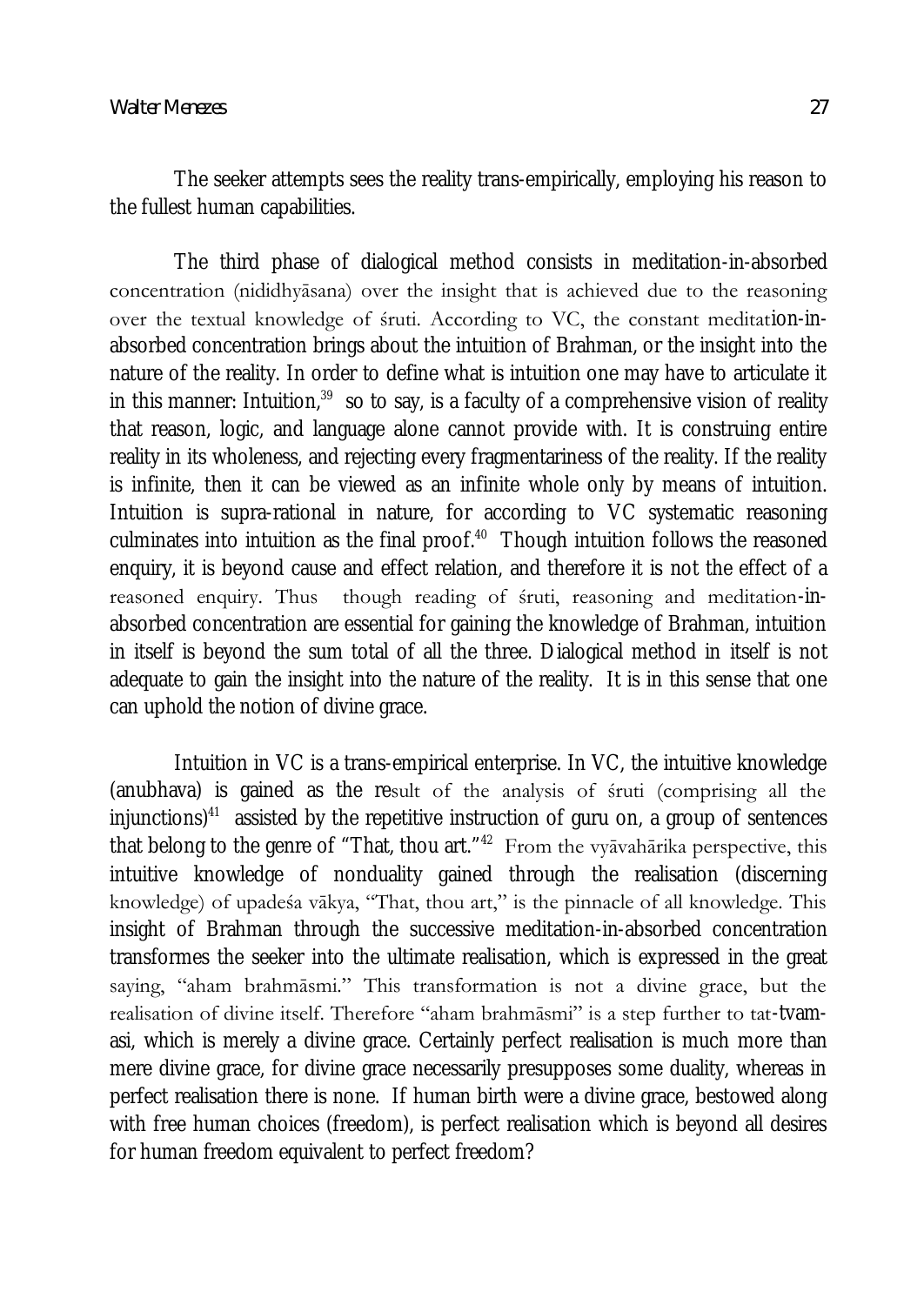### **5. Human Freedom in the Vivekacūḍāmaṇi**

The trans-empirical insight of Brahman is taken as divine grace as it is beyond all the methods realisation. However this insight, despite being divine grace belongs to the realm of duality and a step away from the ultimate realisation. However this insight has been attained by legitimate implementation of human freedom with in the bounds of initial divine grace. Freedom in this context is not a political one, rather a religious one, that denotes to a freedom as a fundmental provision available for each human person by his very birth, whereby human person's choices are not determined by the influence or intervention of a divine power, against which the human person is incapable of. However insight into the nature of reality, which is trans-empirical knowledge is a new divine grace, a divine grace of higher order, attained through the proper implementation of available freedom as human persons. It is a logical conclusion now, that just as initial divine grace in human birth has been transformed due to the practice of human freedom, the divine grace of higher order points to a freedom more perfect than in human form. In this sense, though trans-empirical form of divine grace in the realm of duality, there cannot be anything beyond to assert than the state that the trans-empirical divine grace point to. It is in this sense that the ultimate realisation 'aham brahmāsmi' becomes a perfect state of freedom.

In order to establish the nexus of human freedom with the divine grace (anugraha) it is required that human persons modify their choices and adapt to the situations in proposition to the progress they make in the path of discrimination. Since human freedom in itself is a limited concept, in VC the power of realisation in itself transforms human choices in accordance with its discrimination. Thus empirical human freedom in itself is a limitation from the point of view of ultimate realisation, where the realised is completely free. This can be understood from the following interpretation, which says that only from empirical perspective the modifications of human egoism are perceived. "That by which all those modifications such as egoism as well as their subsequent absence (during deep sleep) are perceived, but itself is not perceived, know thou that  $\bar{\text{A}}$ tman-the knower through the sharpest intellect."<sup>43</sup> In this context the human freedom is experienced in its perfectness, as there is absence of all material hindrances. Referring to the experience of absence of everything the text further instructs saying, "whatever is experienced by any one has that person as the witness to it (sākṣikam).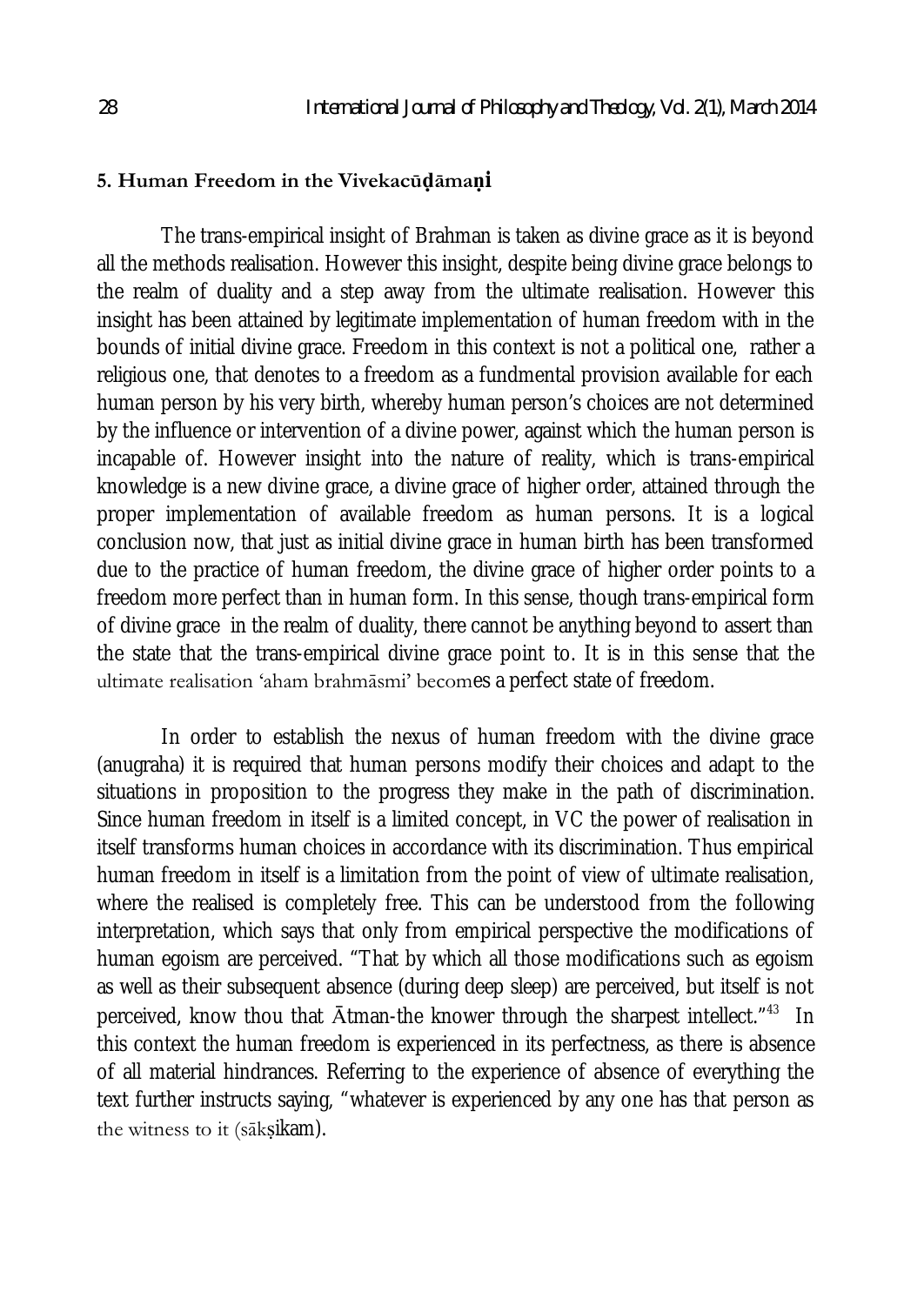In respect of an object which is not experienced by any one, there is no meaning in speaking of a witness who perceives."<sup>44</sup> In this manner it is established that  $\bar{\text{A}}$ tman is absolutely free from all the limitations of human thought<sup>45</sup> (which consists in perception, witnessing and reasoning), and the guru defines it: "Brahman is Existence, Knowledge, Infinity, pure supreme, self-existent, eternal, and indivisible Bliss, not different (in reality) from the individual soul, and devoid of interior or exterior. It is (ever) triumphant."<sup>46</sup> Hence in VC, in the progressive path of realisation amounts to realisation of oneself as the perfect human person, which is equivalent with the perfect human freedom advanced through the attainment of divine grace (anugraha).

# **6. A Critical Appraisal**

The text VC gives a new meaning to the human existence by acknowledging the very human birth as the gift that is availed to realise oneself from the bondage. The human body itself primarily a means, as if it were a grace already availed to liberate oneself from bondage. All other graces that can be spoken of are secondary, and are implied in the primary grace. The text also drives home the point that, God does not determine the human fate, but rather, from the empirical perspective the human being is free. God does not bind human persons. This conclusion answers the famous problem of theodicy. The human sufferings are not the works of God or a divine being, but the result of human choices. God does not play the dice, but the human seems to be actively involved in it.

The appropriate treatment of divine grace in the form of human birth through the available human freedom brings about the advanced state of divine grace, which is trans-empirical insight into the nature of the reality. Just as grace in human birth avails opportunity to exercise one's free choices, the trans-empirical divine grace avails free choices in accordance with one's progress in one's soteriological enterprise. The practice of free human choices availed by this higher order of divine grace, the insight of Brahman, leads to the realisation of the true nature of human person, which is realisation of oneself as oneself, the aham brahmāsmi, the complete human person in his divine nature. In this state of existence the pefect freedom transcends divine grace, and one exists in nonduality, as "aham brahmāsmi."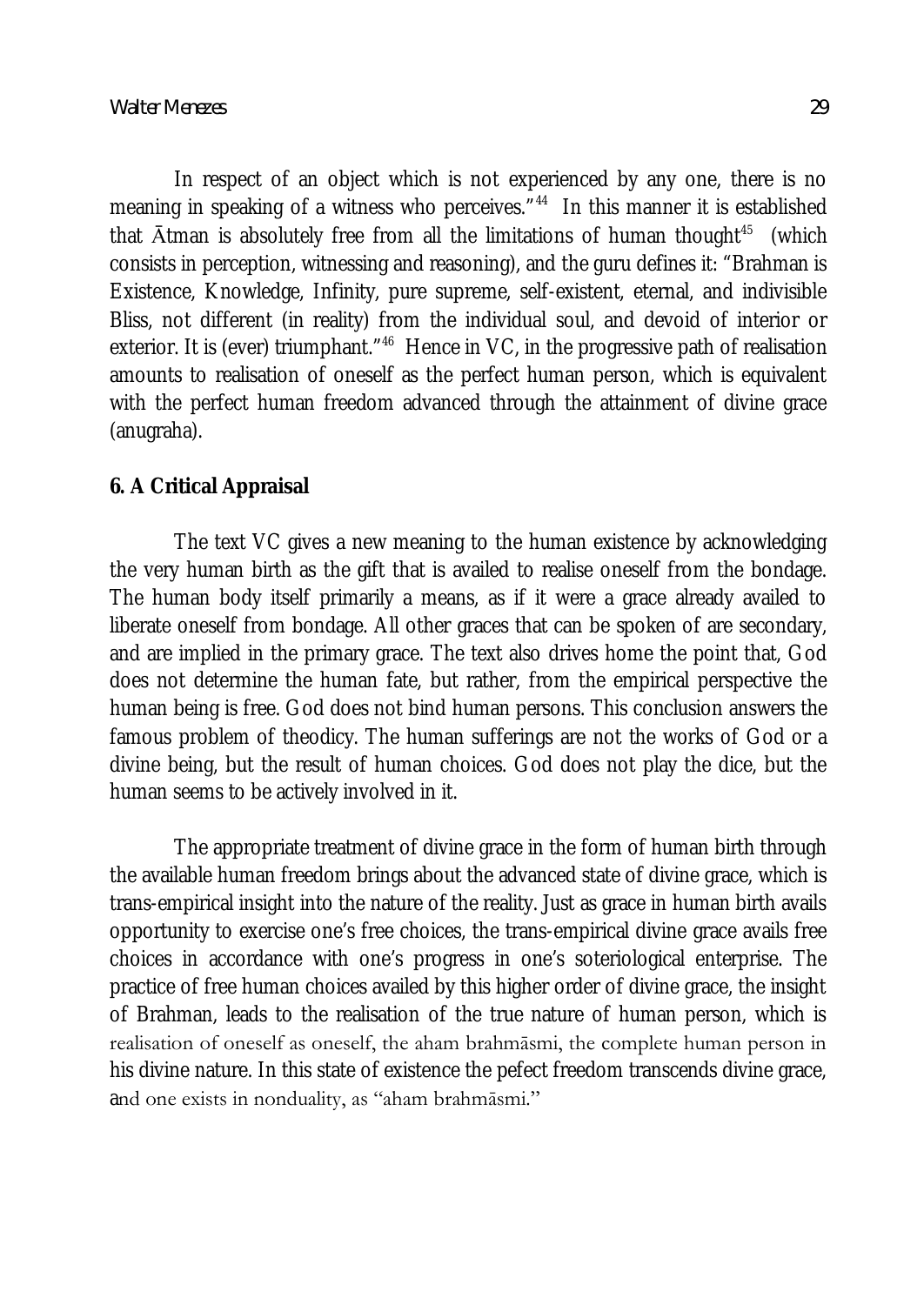To sum up, grace in VC can be interpreted in dual perspectives. Primarily it entails an oppertuntiy availed to human person by his very birth as a human being into the world, of which he himself is not responsible. In this sense it does not go against the human freedom, and completely solves the problem of theodicy. Secondly, grace in VC points out to the results obtained due to the continuous discrimination of Real and unreal. Here though grace is beyond one's efforts, the human person is responsible for its attainment. In this sense empirically, it does not limit the human freedom, and answers to the problem of theodicy. Thus empirically grace and human freedom are not binary oppositions but co-exist in a progressive measure. Transempirically divine grace entails a power beyond human efforts. However it maintains duality. The trans-empirical divine grace, which is the insight of Brahman opens up new possibilities of freedom, and the fulfilment of them according to one's capabilities brings about the state of perfect freedom, a state of existence beyond divine grace, but as the divine itself.

# **References**

 $\overline{a}$ 

- <sup>1</sup>There are differences among the scholars about the exact date of Śaṅkara, though there is not much dispute about the role assumed by him as the one who stemmed the tide of atheism and rejuvenated the Vedic tradition as a holistic way of life. In contrast to the views of historians, who have settled to narrow down the extent controversy to within two centuries, it is worth noting that the traditional date upheld by most of the Śaṅkarite's monasteries are much divergent from the critical scholarly opinion. The proponents of the Kāñcī Matha tradition, basing their arguments from the evidence found in Puṇya-Śloka-Mañjari, Prācīna-Śaṅkara-Vijaya and Ātmabodha's commentary called Susmā persisted the traditionalist view that Śaṅkara lived from 508 BC to 476 BC (Sri Chandrasekharendra Sarasvati, Adi Śaṅkara-His Life and Times, (Bombay, 1988), 108). According to Pandey, this chronology of Kāñcī Maṭḥa tradition errs by anti-dating Śaṅkara by more than a millennium, and the modern historians are of the opinion that the multiplication of Śaṅkaras and of other monastic pontiffs is only the consequence of the artificial gap created by antedated chronology. Hence on the basis of the evidences from Śaṅkara-madāra-saurabha and Śaṅkarābhyudaya of Nilakantha Bhatta, Śankaravijaya of Krsnabrahmānanda, and Āryavidyā-Sudhākara of Yajñeśvara Cimana, discovered through a manuscript by K. B. Pathak, the present settled view of Śaṅkara's period is 788 to 822 AD. (Govind Chandra Pande, Life and Thought of Śaṅkarācārya (Delhi: Motilal Banarsidass Publishers, 2011), 43, 45.
- <sup>2</sup>The term minor here indicates to the volume of the work than to its philosophical significance.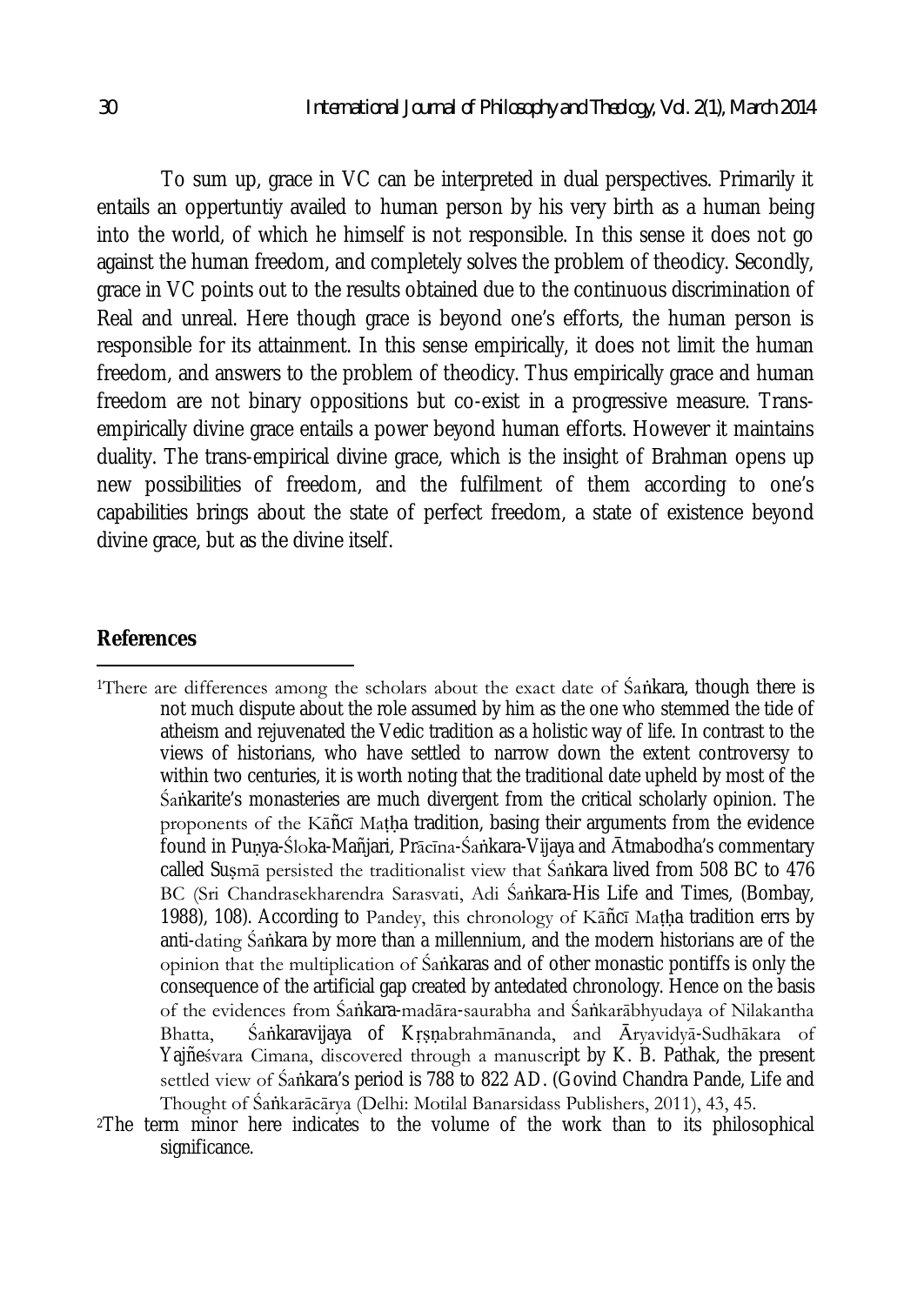- $\overline{\phantom{a}}$ <sup>3</sup>Prakarana-grantha is an independent philosophical treatise that is written in a lucid style, dealing with a particular topic of Prasthānatraya (three foundational works). Prakarana-grantha contain four indispensable elements (anubandha catustaya): the determination of the fitness of a student for the study of the treatse and the subject matter (adhikāri); the subject matter (viṣaya); the mutual relationship between the treatise and the subject matter (sambandha); and the object to be attained by the study (prayojana) (John Grimes, A Conscise Dictionary of Indian Philosophy (Albany: State University of New York Press, 1996), 235). The most important prakaraṇagranthas are Upadeśasāhasrī, Vivekacūḍāmaṇi, Ātmabodha, Aparokṣānubhūti, Pañcikaraṇa, Vākyavṛtti, Laghu-Vākyavṛtti, Advaitānubhūti, Śatśloki, Daśaśloki, Dṛg-Dṛsya-Viveka and Maniśapañcakam (Complete Works of Srī Śaṅkarācārya, Vol. 15, 16 (Srirangam: Sri, Vani Vilas Press, 1910)).
- <sup>4</sup>N. K. Devaraja, "Contemporary Relevance of Advaita, Philosophy East and West, 20:2(1970), 129.
- <sup>5</sup>Bina Gupta, An Introduction to Indian Philosophy: Perspectives on Reality, Knowledge, and Freedom (New York: Routledge, Taylor & Francis Group, 2012), 6.
- <sup>6</sup>Vākyamapratibanddhaṁ sat prakparokṣāvabhāsite; karāmalakavadbodhamaparokṣaṁ prasūyate. -PD I. 62.
- <sup>7</sup>John Grimes, (2004). Vivekacūḍāmaṇi of Śaṅkarācārya Bhagavatpāda. Delhi: Motilal Banarsidass Publishers, 2004), p. 14.
- <sup>8</sup>C. D. Sebastian, "Trajectory of Rational Faith in the Non-Vedic Traditions," Journal of Sacred Scriptures, 7:2 (2013), 194-195.
- <sup>9</sup>Paṭhantu śāstrāṇi yajantu devān kurvantu karmāṇi bhajantu devatāḥ; ātmaikyabodhena vināpi muktiḥ-ṛna siddhyati brahmaśatāntareapi. -VC: 6. VC: 9 & 11.
- <sup>10</sup>VC : 9& 11
- <sup>11</sup>nirguṇamapi sat Brahma…saguṇam upāsanārtham upadiśyate, BSB I. 2. 4. In Advaita the Brahman of upāsana is determinate, known as Iśvara. Iśvara is Brahman endowed with the imperfect empirical attributes for the sake of worship.
- <sup>12</sup>Śāstrasya guruvākyasya satyabuddhyavadhāraṇaṁ; sā śraddhā kathitā sadbhiḥ yayā vast'ūpalabhyate. -VC: 25.
- <sup>13</sup>C. D. Sebastian, "Trajectory of Rational Faith in the Non-Vedic Traditions," Journal of Sacred Scriptures, 7:2 (2013), 194-195. MāU III. 2. 9; BSB IV. 4. 7.

<sup>14</sup>*VC:* 31-32.

- <sup>15</sup>All other Vedāntic traditions following vaiṣnavism extoll devotion (bhakti), and not Advaita Vedānta.
- <sup>16</sup>Mokṣa-kāraṇa-sāmagryām bhaktir eva garīyasī; sva-svarūp'ānusandhānaṁ bhaktir ity abhidhīyate. -VC: 31. VC: 31-32.
- <sup>17</sup>*VC:* 31-32.
- <sup>18</sup>Ity'ācāryasya śiṣyasya saṁvāden'ātma-lakṣaṇam; nirūpitaṁ mumukṣūṇāṁ sukhabodh'opapattaye. –VC: 578.
- <sup>19</sup>buddhir vinaștāgalitā pravṛttiḥ brahm'ātmanor ekatay'ādhigatyā, -VC: 219. idam na jāne'apy' anidaṁ na jāne kim vā kiyad vā sukham asty' apāram. –VC: 481.
- <sup>20</sup>svasvarūpānusandhānaṁ bhaktirityabhidhīyate, -VC: 31.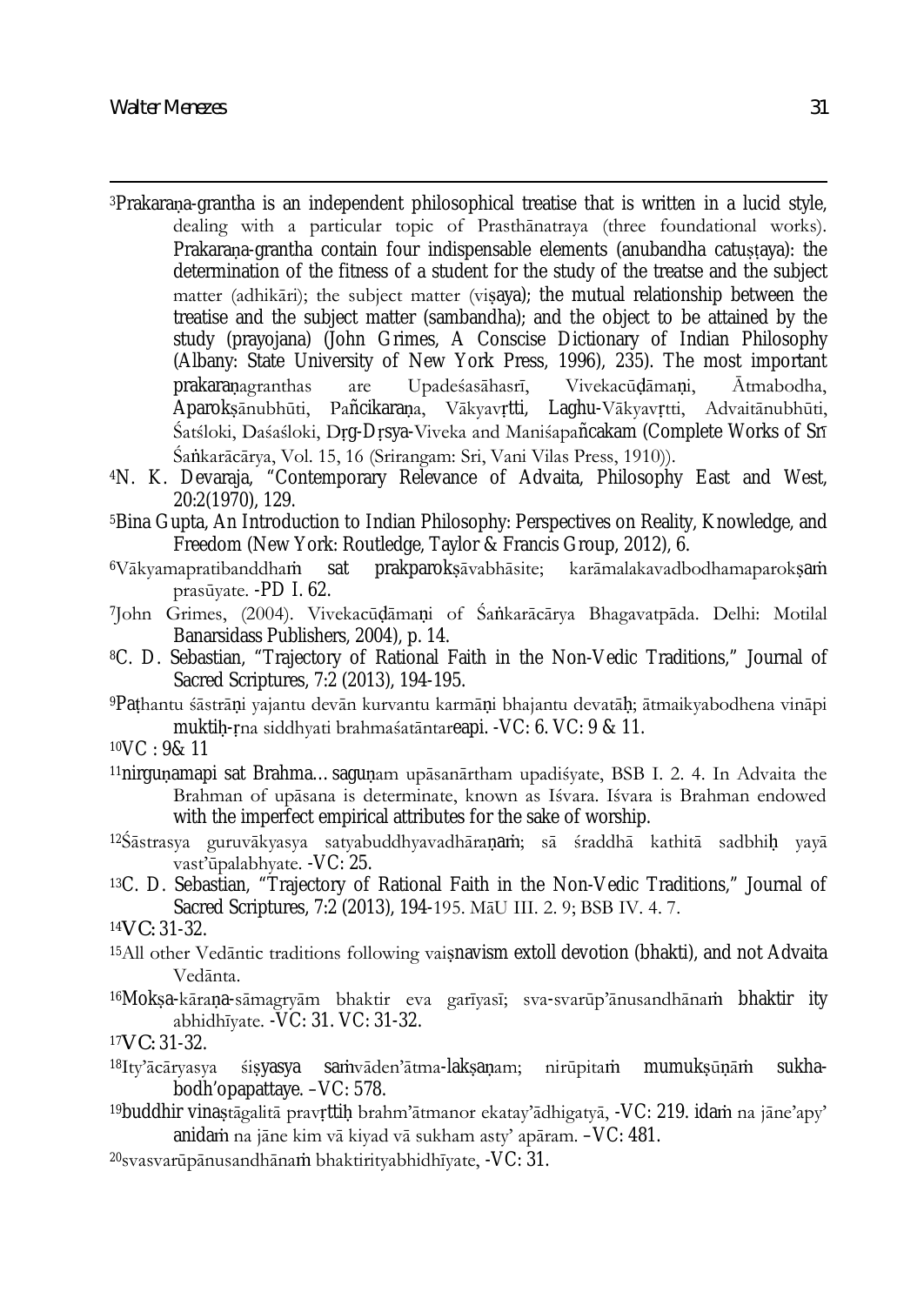<sup>21</sup>svātmatattvānusandhānaṁ bhaktirityapare jaguḥ, -VC: 32.

<sup>22</sup>You see that a man is justified by works and not by faith alone. –James 2:24.

<sup>23</sup>Martin Luther, (1954). Introduction. Commentary on Romans, trans. J. Theodore Mueller. Grand Rapids: Kregel Classic, Zondervan.

- <sup>24</sup>Durlabhaṁ trayam evaitadaivānugraha-hetukam; manuṣyatvaṁ mumukṣutvaṁ mahāpuruṣa-saṁśrayah. -VC: 3.
- <sup>25</sup>*BṛUB* IV. 4. 2 says that at the time of death the light of the self, when the organs are united in the heart, reveals the impressions of the kind of future body which will be suitable for the experience of the results of the self's past actions.

<sup>26</sup>Śarīra-poṣaṇārthī san ya ātmānaṁ didṛkṣati; grāhaṁ dārudhiyā dhṛtvā nadīṁ tartuṁ sa gacchati -VC: 84.

<sup>27</sup>For better clarification see the chapter two and four of unpublished doctoral thesis: Walter Menezes, Reality and Experience in Advaita Vedānta: A Thematic Study of the Conception of Ātman in the Vivekacūdāmani of Śankara (Mumbai: Indian Institute of Technology Bombay, 2014).

<sup>28</sup>Jñātṛ-jñeya-jñāna, -VC: 239.

- <sup>29</sup>paṭhantu śāstrāṇi yajantu devān kurvantu karmāṇi bhajantu devatāḥ; ātmaikyabodhena vināpi muktiḥ-ṛna siddhyati brahmaśatāntareapi. -VC: 6.
- <sup>30</sup>vāg-vaikharī śabda jhari śastra vyākhyāna kauśalam;vaidusyam vidusām tadvad bhuktaye na tu muktaye. -VC: 58.
- <sup>31</sup>avijñate pare tattve śāstr'ādhītis tu niṣphalā; vijñāte'api pare tattve śāstr'ādhītis tu niṣphalā. VC: 59.
- <sup>32</sup>Francis X. Clooney, Theology After Vedānta: An Experiment in Comparative Theology (Delhi: Sri Satguru Publications, 1993), 65.
- <sup>33</sup>Ajñāna-sarpa-daṣṭasya brahma-jñān'auṣadhaṁ vinā; kimu vedaiś ca śāstraiś ca kimu mantraiḥ kim auṣadhaiḥ. –VC: 61.

<sup>34</sup>Kim Skoog, "Śaṁkara on the Role of Śruti and Anubhava in Attaining Brahmajñāna," 70. <sup>35</sup>BṛU II. 4. 5.

<sup>36</sup>Kim Skoog, "Śaṁkara on the Role of Śruti and Anubhava in Attaining Brahmajñāna," 70.

<sup>37</sup>uddhared ātman'ātmānaṁ magnaṁ saṁsāra-vāridhau, -VC: 9.

- <sup>38</sup>Śāstrasya guruvākyasya satya-buddhy'avadhāraṇam; sā śraddhā kathitā sabdhiḥ yayā vast'ūpalabhyate.- VC: 25.
- <sup>39</sup>Different authors have different interpretations about intuition. According to Radhakrishnan, "Intuition is the basis of all thinking. Though inarticulate in itself, it gives rise to all discourse. In the very logical proof there is a grasping of the intellectual togetherness as a whole, an intuition of the whole as sustained by different steps" (S. Radhakrishnan, An Idealist View of Life (London: Unwin Books, 1964), 143). He claims that intuition is the basis of all discourse as it is the source of all ideas, high and low, spiritual and logical. Intuition goes beyond reason, yet it is not against reason. The faculty of intellect is included in the higher faculty of intuition, and so intuition can never be irrational. "Intuition is not a-logical but supra-logical. It is the wisdom gained by the whole spirit, which is above any mere fragment thereof, be it feeling or intellect" (S. Radhakrishnan, An Idealist View of Life, 116). The same import could be found in one of the contemporary authors as well. that The faculty

 $\overline{\phantom{a}}$